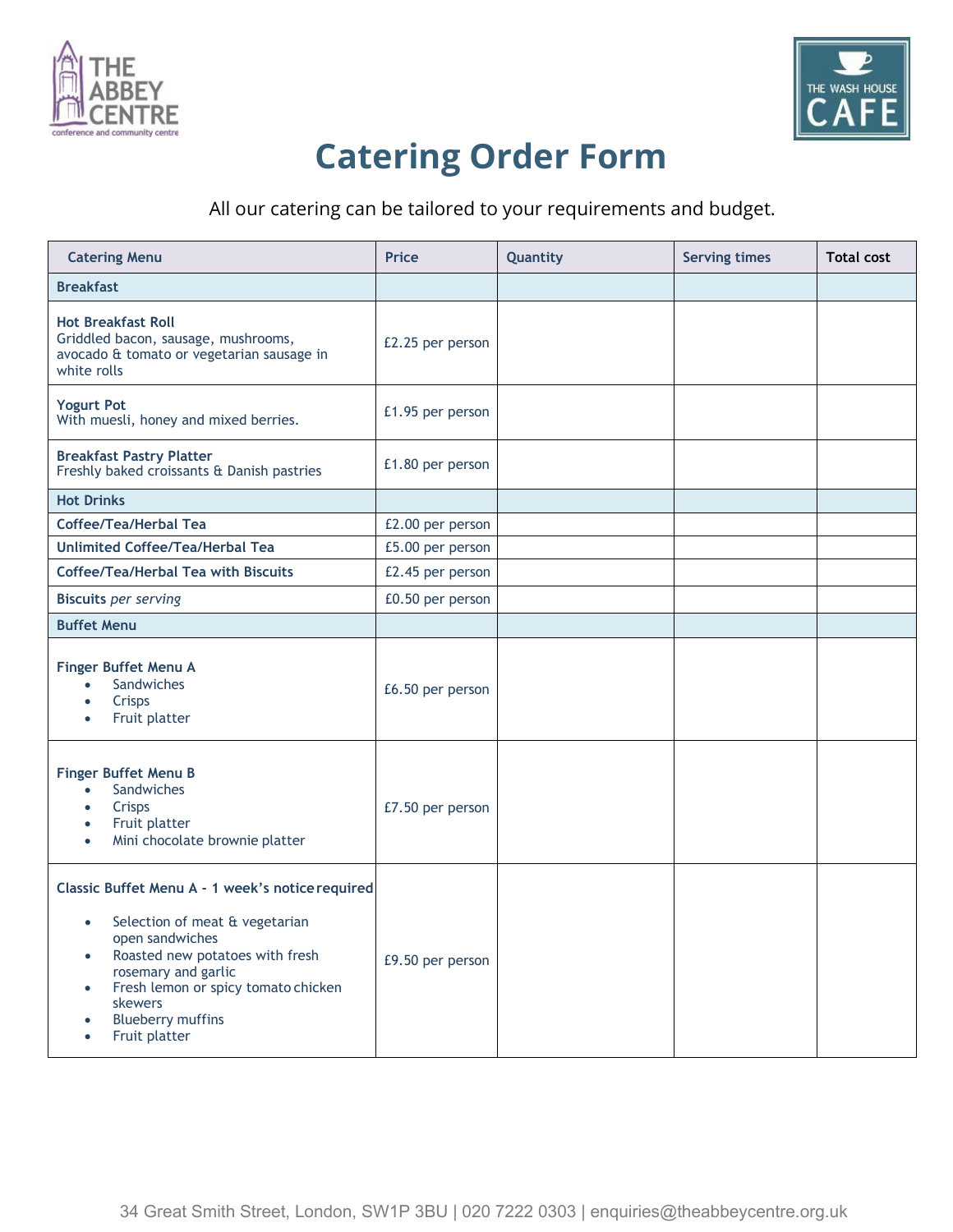| <b>Catering Menu</b>                                                                                                                                                                                                                                                                                                                                                                                                 | <b>Price</b>                 | Quantity | <b>Serving times</b> | <b>Total cost</b> |
|----------------------------------------------------------------------------------------------------------------------------------------------------------------------------------------------------------------------------------------------------------------------------------------------------------------------------------------------------------------------------------------------------------------------|------------------------------|----------|----------------------|-------------------|
| <b>Buffet Menu (continued)</b>                                                                                                                                                                                                                                                                                                                                                                                       |                              |          |                      |                   |
| Classic Buffet Menu B - 1 week's notice required<br>Selection of meat & vegetarian filled<br>$\bullet$<br>wraps<br>Spiced potato wedges with sour<br>$\bullet$<br>cream or blue cheese dip<br>Chicken strips with lime, garlic &<br>$\bullet$<br>coriander<br>Mini lemon tarts<br>$\bullet$<br>Fruit platter<br>$\bullet$                                                                                            | £9.50 per person             |          |                      |                   |
| Classic Buffet Menu C - 1 week's notice required<br>Selection of meat and vegetarian<br>$\bullet$<br>filled bagels<br>Mini-quiche selection with olives<br>$\bullet$<br>Cocktail sausages with honey &<br>$\bullet$<br>wholegrain mustard dressing<br>Mini carrot cakes<br>$\bullet$<br>Fruit platter<br>$\bullet$                                                                                                   | £9.50 per person             |          |                      |                   |
| Vegetarian Buffet - 1 week's notice required<br>Selection of filled vegetarian<br>$\bullet$<br>wholemeal sandwiches<br>Cherry tomato & halloumi kebabs<br>$\bullet$<br>Vegetable crudités with dips<br>$\bullet$<br>Mini chocolate brownies<br>$\bullet$<br>Fruit platter<br>$\bullet$                                                                                                                               | £9.50 per person             |          |                      |                   |
| Buffet Extras - 1 week's notice required<br>Mini-quiches<br>$\bullet$<br>Mini-cheese/meat pizzas<br>$\bullet$<br>Smoked salmon roulade with cream<br>$\bullet$<br>cheese & dill<br>Cherry tomato, mozzarella & basil<br>$\bullet$<br>skewers<br>Vegetarian samosas<br>$\bullet$<br>Vegetarian spring rolls<br>$\bullet$<br>Chicken drumsticks (spicy, BBQ,<br>$\bullet$<br>sweet & sour)<br>Onion rings<br>$\bullet$ | £1.25 per item<br>per person |          |                      |                   |
| Fork Buffet - Cold - Meat<br>Minimum order quantity 10<br>1 week's notice required<br>Please select two of the following items +<br>two salad options from below:<br>Honey roast gammon ham<br>$\bullet$<br>Roast beef<br>$\bullet$<br>Roast turkey<br>Salmon<br>$\bullet$<br>Smoked salmon<br>$\bullet$<br>Gravadlax salmon<br>Chicken drumsticks                                                                   | £10.50 per<br>person         |          |                      |                   |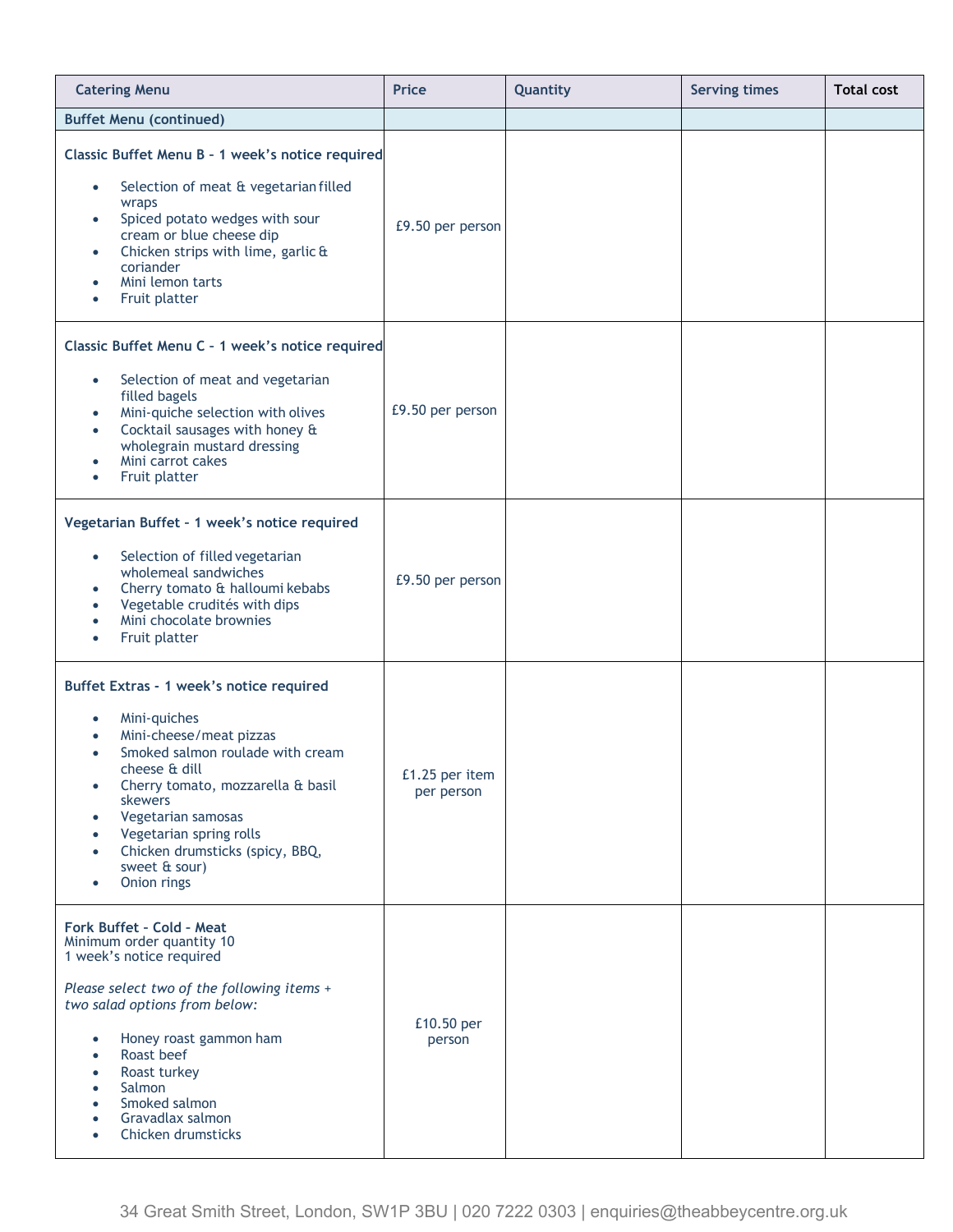| <b>Catering Menu</b>                                                                                                                                                                                                                                                                                                                                                                                                                                                                                                                                                                                                                                         | <b>Price</b>      | Quantity | <b>Serving times</b> | <b>Total cost</b> |
|--------------------------------------------------------------------------------------------------------------------------------------------------------------------------------------------------------------------------------------------------------------------------------------------------------------------------------------------------------------------------------------------------------------------------------------------------------------------------------------------------------------------------------------------------------------------------------------------------------------------------------------------------------------|-------------------|----------|----------------------|-------------------|
| <b>Buffet Menu (continued)</b>                                                                                                                                                                                                                                                                                                                                                                                                                                                                                                                                                                                                                               |                   |          |                      |                   |
| Fork Buffet - Cold - Quiche<br>Minimum order quantity 10<br>1 week's notice required<br>Please select two of the following items +<br>two salad options from below:<br>Brie & cranberry tart<br>$\bullet$<br>Butternut squash, red onion & feta tart<br>$\bullet$<br>Tomato, mozzarella & basil tart<br>$\bullet$<br>Roast vegetable quiche<br>$\bullet$<br>Broccoli & stilton quiche<br>$\bullet$<br>Bacon & stilton quiche<br>$\bullet$                                                                                                                                                                                                                    | £10.50 per person |          |                      |                   |
| Salad options to accompany cold buffet<br>1 week's notice required<br>Choose two:<br>Fresh vegetable coleslaw<br>$\bullet$<br>Spicy Moroccan couscous salad<br>$\bullet$<br>Pasta salad with fresh pesto & pine nuts<br>$\bullet$<br>New potato salad<br>$\bullet$<br>Mediterranean rice salad<br>$\bullet$<br>Fresh tomato & red onion salad<br>$\bullet$<br>Mixed leaf salad<br>$\bullet$<br>Waldorf salad<br>$\bullet$<br>Greek salad<br>$\bullet$<br>Caesar salad with croutons & little<br>$\bullet$<br>gem lettuce<br>Niçoise salad with potato & olives<br>$\bullet$<br>Mixed bean salad with lemon, red onion<br>$\bullet$<br><b>&amp;</b> coriander |                   |          |                      |                   |
| Fork Buffet - hot - Moroccan<br>Minimum order quantity 10<br>1 week's notice required<br>Chicken tagine with apricots,<br>$\bullet$<br>dates & coriander served<br>with couscous or<br>Roasted vegetable tagine with<br>$\bullet$<br>chickpeas, tomato and coriander<br>served with couscous                                                                                                                                                                                                                                                                                                                                                                 | £12.50 per person |          |                      |                   |
| Fork Buffet - hot - Italian<br>Minimum order quantity 10<br>1 week's notice required<br>Beef meatballs with ragout of garlic,<br>$\bullet$<br>basil and tomato served with penne<br>pasta<br>Diced chicken in fresh tomato or<br>$\bullet$<br>cheese sauce served with penne<br>pasta<br>Butternut squash, red onion and olive<br>$\bullet$<br>penne pasta with a garlic tomato and<br>rosemary sauce<br>Classic lasagne with mixed leaf<br>$\bullet$<br>salad & garlic bread.                                                                                                                                                                               | £12.50 per person |          |                      |                   |